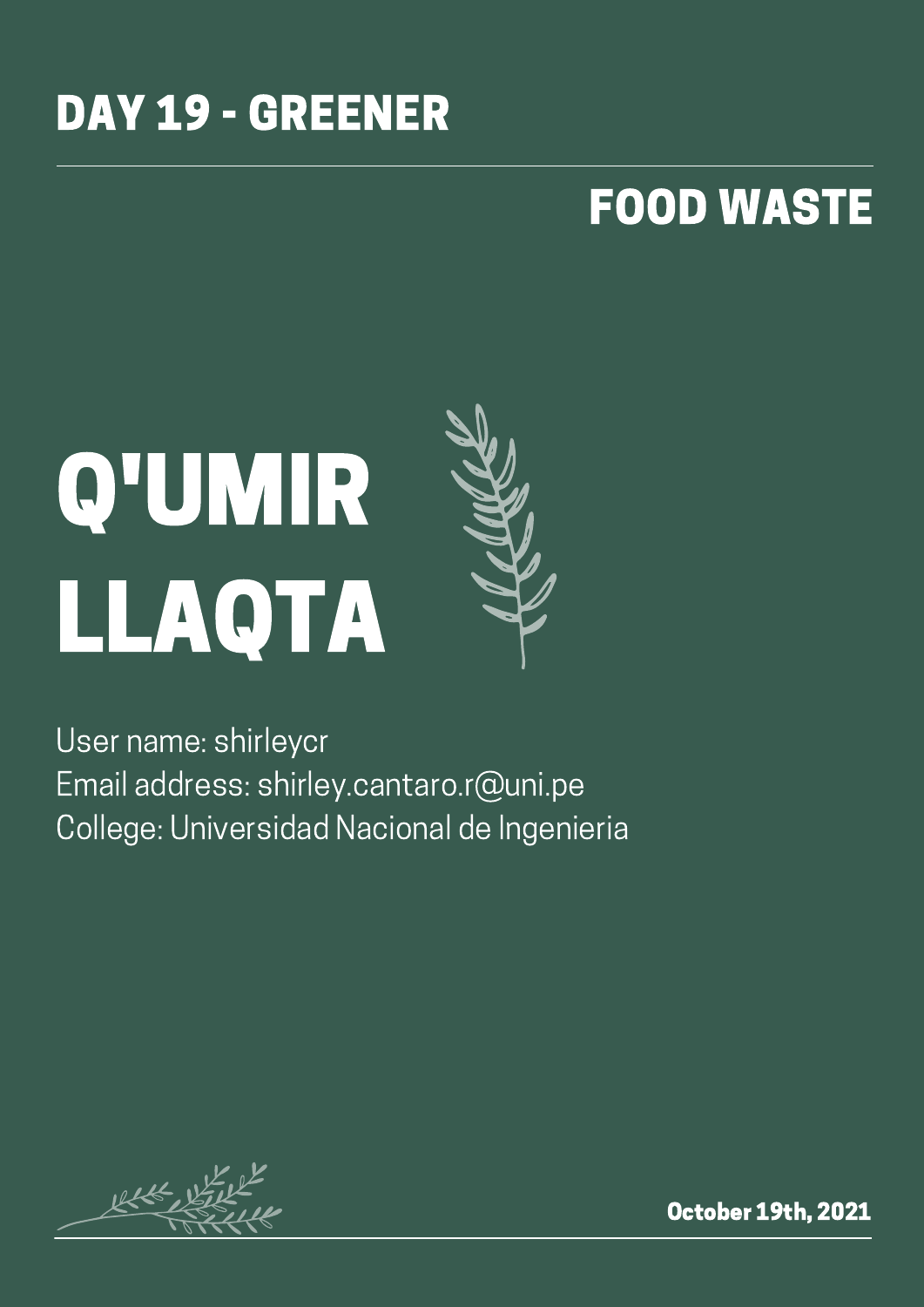#### **RESTAURANTS**

Here in Peru, very few restaurants participate in these food donation programs, which is carried out in my country, they are donations from large supermarket companies that every day have some losses due to an error in packaging the product or a close date Upon expiration, these types of products are donated to small establishments such as Local Canteens of some human settlement, or to common pots made by neighbors due to the need to reduce expenses. Thus these companies directly provide products such as pasta, cereals, so that they can complete their plate of food for several people in the place.

#### **LETTER**

Good Afternoon,

Q'umir Llaqta greets you, hoping you are in good health.

As a representative of the Qatuna market, I wanted to ask you that knowing the division of the market, you know if the merchants have losses or waste of product, either because they are close to the expiration date or have a defect to be able to be sold, considering these facts, this You are aware that many of these arrive at the garbage dump with everything and food that can be used for people who need it. That said, it is known that there are several ways to be able to offer these products to people who really need them, such as being an ally of the Food Bank of Peru, which is in charge of gathering several products from different companies and then distributing them. I would be glad if you can take what I say into account, because there are several large and wellknown companies that are involved in this. Without further ado, thanks for the time.

I await your prompt reply.

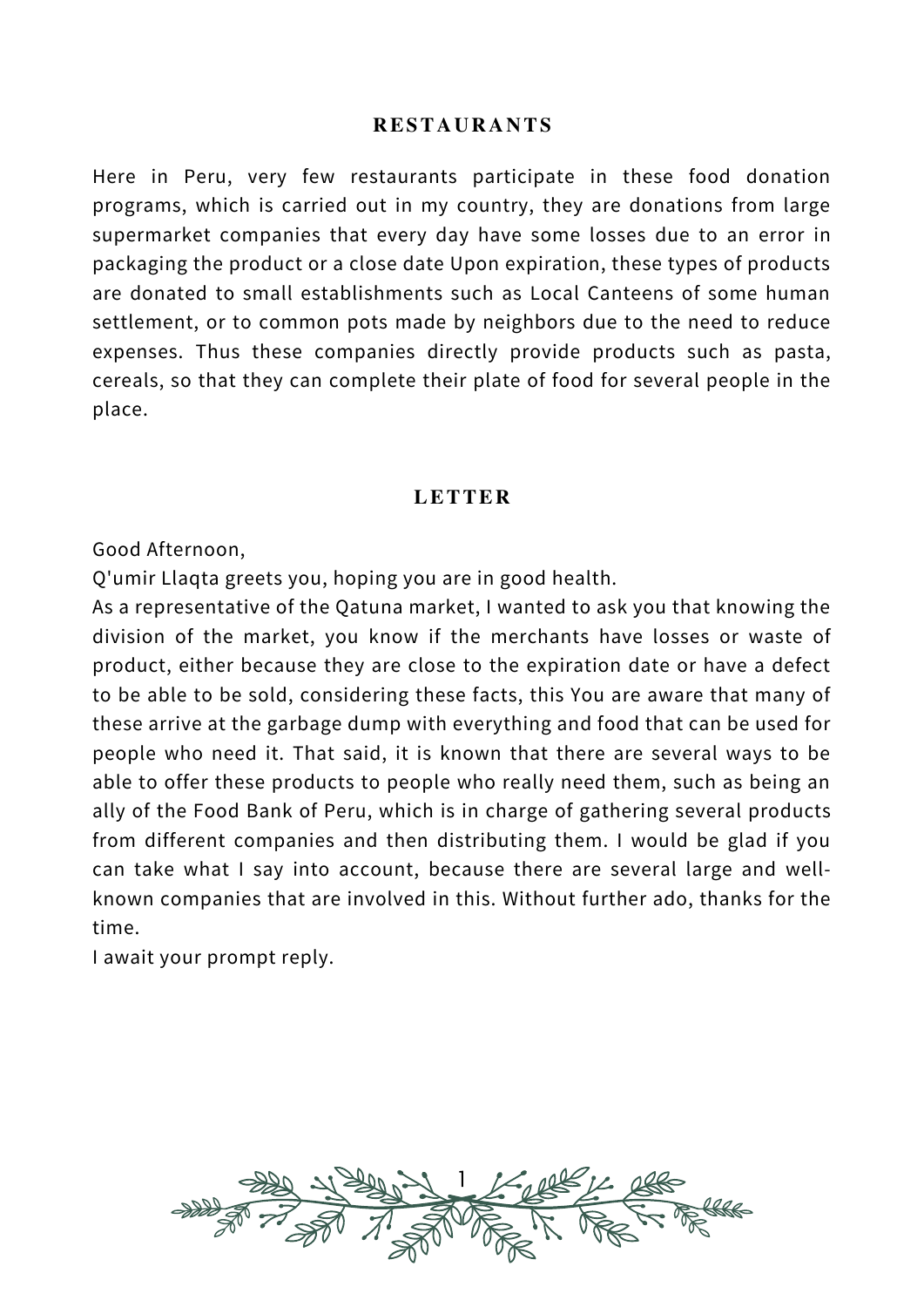## Via Email



Ciudad Verde <q.umir.llaqta123@gmail.com> para jeruzado

Buenas tardes,

Le saluda Q'umir Llaqta, deseando que se encuentre bien de salud.

Como representante del mercado Qatuna, queria preguntarle que conociendo la division del mercado, sabe si los comerciantes tienen perdidas o desperdicios de producto, ya sea porque estan cerca a la fecha de vencimiento o tienen un desperfecto para poder ser vendido, considerando estos hechos, esta usted consciente que muchas de estas llegan al basural con todo y alimento que puede ser aprovechado para personas que les hace falta. Dicho esto, se conoce que hay varias maneras de poder brindar estos productos a personas que realmente lo necesiten, como por ejemplo ser aliado del Banco de Alimentos del Peru, que se encarga de reunir varios productos de diferentes enpresas para luego repartirlos. Agradaceria que pueda tomar en cuenta lo que le digo, porque san varias empresas grandes y muy reconocidas las que son participes de esto. Sin mas que agregar, gracias por el tiempo.

Espero su pronta respuesta.

**Responder**  $\Rightarrow$  Reenviar 23:51 (hace 0 minutos)  $\tau_{\text{AT}}$   $\rightarrow$  $\ddot{\mathbf{r}}$